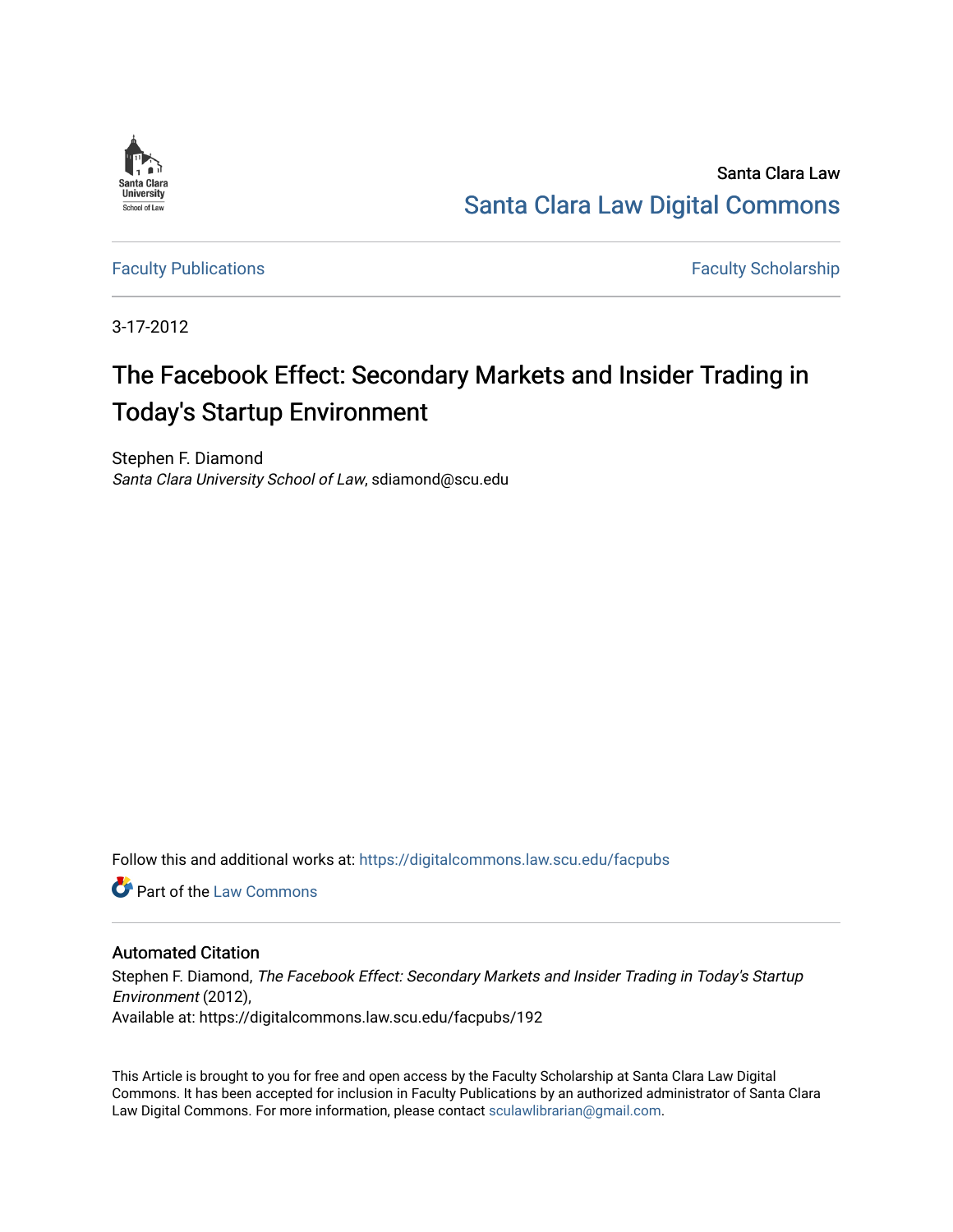## 6. The Facebook effect: secondary markets and insider trading in today's startup environment  *Stephen F. Diamond*

## I. INTRODUCTION

The ubiquitous social networking company Facebook made headlines in the spring of 2011 when it fired a widely respected senior manager because he violated the firm's insider trading policy.1 The dismissal was controversial not only because it surprised Silicon Valley and led many there to rush to the executive's defense, but also because it opened up a new chapter in a long- running policy debate about the nature of insider trading. The debate revealed a good deal of confusion about the legality and significance of insider transactions. One leading technology sector blog even went so far as to quote unnamed sources in a post on the matter stating—inaccurately—that insider trading was legal as long as it took place in the shares of a private company.<sup>2</sup>

Bey ond the issue of insider trading, however, the incident raised concerns about the emergence of new private capital markets such as SharesPost and SecondMarket, where prior to their initial public offerings (IPOs) the securities of high- flying companies such as Facebook, Yelp, Zynga, and Groupon could be bought and sold with relative ease without the need to make the kinds of disclosure required of publicly traded companies. The trades that the Facebook executive made were allegedly carried out on such a private trading platform.

If the numbers reported in the wake of these trades can be believed, valuations of some private companies can reach stratospheric levels. Based on a pre- IPO trade in Facebook stock made through its service, SharesPost valued the social networking company at nearly \$103 billion in 2012, up from \$17 billion in the spring of 2010.<sup>3</sup> These kinds of numbers drive up the demand for shares in private companies. Because corporate insiders are one of the few sources of supply of such shares, skyrocketing valuations may tempt insiders to engage in trades with investors outside the company. The temptation to trade may be exacerbated when, as in the current economic crisis,

 <sup>1</sup> Miguel Helft, Facebook Fires Employee for Insider Trading, N.Y. Times Blogs (Bits) (Apr. 1, 2011, 3:40 PM, updated 4:53 PM), http://bits.blogs.nytimes.com/2011/04/01/facebook-<br>fires-employee-for-insider-trading/ (last visited Nov. 20, 2012).

 $\frac{1}{2}$  Michael Arrington, Facebook Terminated Corporate Development Employee Over Insider Trading Scandal, TechCrunch (Mar. 31, 2011), http://techcrunch.com/2011/03/31/facebookterminated-corporate-development-employee-over-insider-trading-scandal/ (last visited Nov. 20, 2012).

<sup>2012). 3</sup> Brian Womack, Facebook Valued At \$102.8 Billion In Final Auction On SharesPost, Bloomberg, Mar. 30, 2012, http://www.bloomberg.com/news/2012-03-30/facebook-valued-at-102-8- billion- in- final- sharespost- auction.html (last visited Nov. 20, 2012).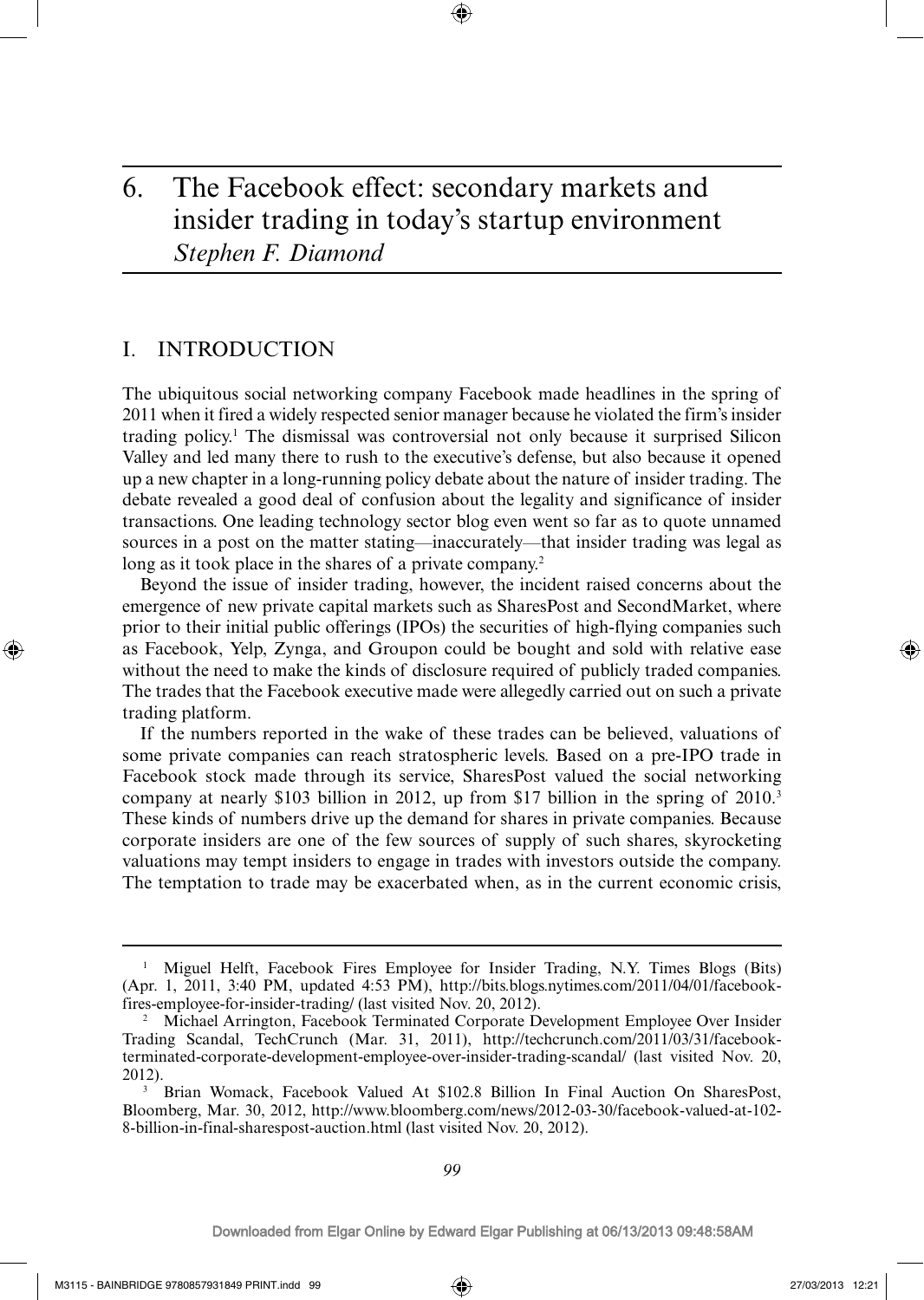startups have long delayed expected public offerings of their stock.4 Not all private trades by insiders are illegal, of course, but the Facebook incident highlights why it is important for lawyers engaged in representing startup companies or investors in such companies to consider carefully the impact of federal and state securities laws on insider transactions.

## II. BUSINESS LAWYERS ARE "SECURITIES LAWYERS"

Many law students avoid taking securities law in law school, yet it becomes clear in practice that almost any lawyer advising a business will encounter securities law issues. Thus, it is helpful to recall that the Securities and Exchange Commission (SEC) paints with a broad brush the definition of who is or is not practicing securities law. Although the SEC imposes no registration requirement or other formal oversight of attorneys, Section 307 of the Sarbanes Oxley Act of 2002<sup>5</sup> (SOX) mandated that the SEC establish "minimum standards of professional conduct for lawyers appearing and practicing before the Commission."6 The SEC implemented a final rule with respect to these standards in January 2003.<sup>7</sup>

In light of the broad approach long taken by the Commission to the phrase "appearing and practicing," which has its origins in the longstanding rules of practice on which the new rule<sup>8</sup> implementing this SOX provision is based, a lawyer who provides what seems to be the simplest form of advice to a new business entity may, in fact, be considered to be practicing securities law. The SOX provision, for example, includes the following as a form of "appearing and practicing" before the Commission:

(iv) Advising an issuer as to whether information or a statement, opinion, or other writing is required under the United States securities laws or the Commission's rules or regulations thereunder to be filed with or submitted to, or incorporated into any document that will be filed with or submitted to, the Commission.<sup>9</sup>

Even at the earliest stage of the incorporation of a business, decisions need to be made with respect to the basic capital structure of the new entity. How much and what classes of stock will be authorized and issued? On what terms and conditions will they be issued? At what price per share will they be valued? To whom will the securities be issued? And, of course, will it be necessary to register the issuance of these securities with the SEC or,

<sup>&</sup>lt;sup>4</sup> IPO Task Force, Rebuilding the IPO On-Ramp 6 (2011). ("The average age at IPO of companies going public between 1997 and 2001 was approximately five and a half years, compared with more than nine years for companies going public between 2006 and 2011.")<br>
<sup>5</sup> Sarbanes Oxley Act of 2002, 15 U.S.C. §§ 7201–7266 (2002).

 $\frac{6}{7}$  Id. § 7245.

 <sup>7</sup> Standards of Professional Conduct for Attorneys Appearing and Practicing Before the Commission in the Representation of an Issuer, 17 C.F.R. § 205 (2012). See also Standards of Professional Conduct for Attorneys, Securities Act Release No 33,8185, Exchange Act Release No 34,47276, 68 Fed. Reg. 6296 (Feb. 6, 2003).<br><sup>8</sup> 17 C.F.R. § 205.2(a) (2012).

 $9 \quad 17 \text{ C.F.R.} \$   $205.2(a)(1)(iv)$  (2012).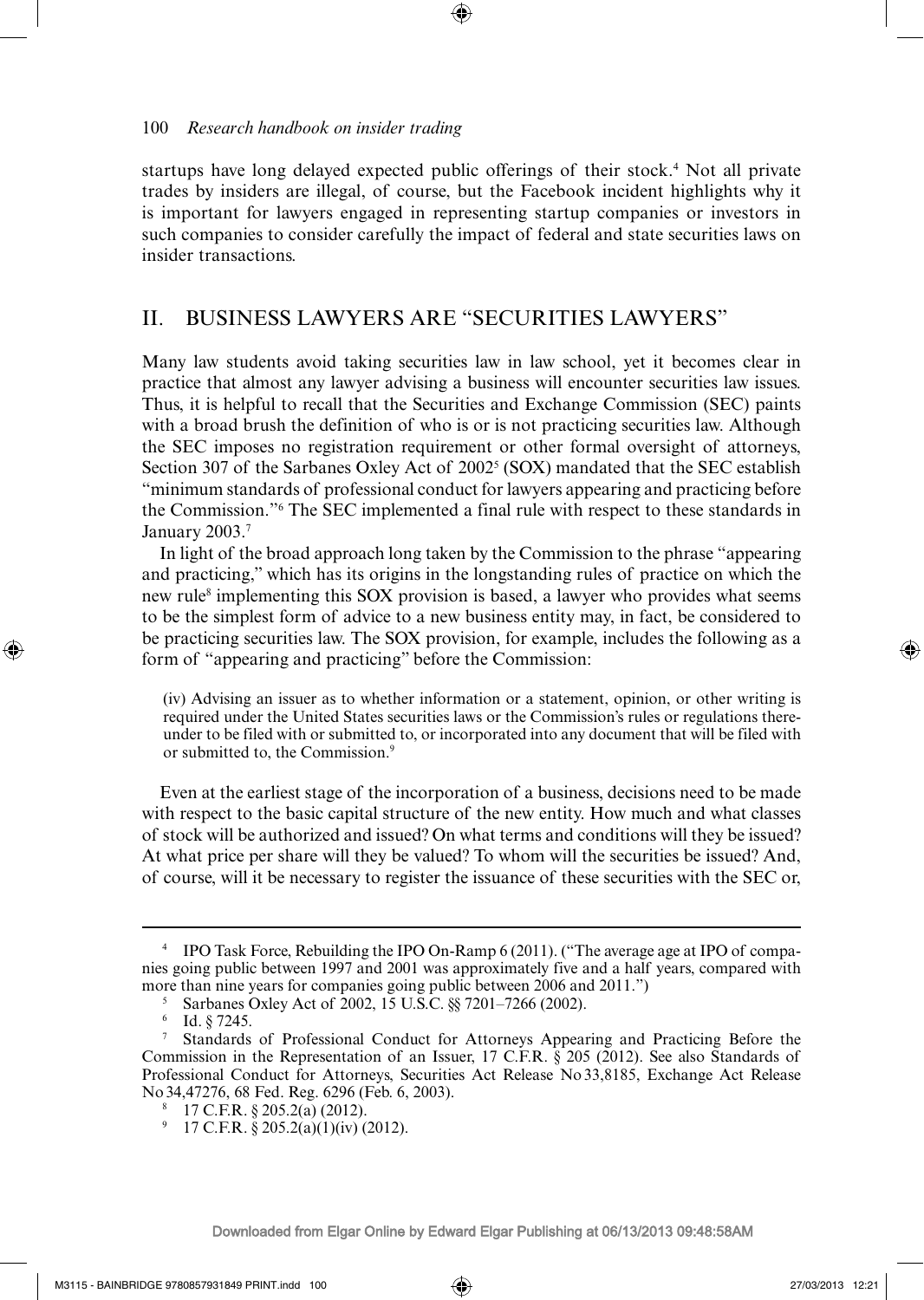in the case of Silicon Valley startups, qualify them with the California Department of Corporations? Or is there an exemption from registration and qualification available?10 The last of these questions falls squarely under the Commission's definition because a lawyer representing a newly formed corporation must help the founders decide whether they need to make a filing with the SEC in connection with the issuance of the company's securities.

The potential penalties for violating state and federal securities laws are severe. Willful violations of the California securities law are punishable by a fine of up to \$1 million or imprisonment for up to one year, or both.<sup>11</sup> Willful violations of the 1933 Act are punishable by a fine of up to \$10,000 or imprisonment for up to five years, or both.12 Although criminal convictions under these statutes are relatively rare, prosecutions for charges under insider trading laws are increasing in frequency. Most visibly, in 2011 hedge fund billionaire Raj Rajaratnam was convicted of 14 counts of conspiracy and securities fraud and sentenced to 11 years in federal prison in connection with a widespread insider trading operation that he masterminded.<sup>13</sup> In 2012, Rajat Gupta, a former managing partner of McKinsey & Co. and board member of Goldman Sachs, was also found guilty of passing inside information to Rajaratnam and faces the possibility of decades in prison.14 Thirteen other figures involved in the Rajaratnam scandal have each received, on average, a sentence of three years in prison.15

## III. "FOLLOW THE MONEY"

The clearest way to understand the potential effect of the securities laws on a startup company is to track the creation, distribution, and resale of securities issued by the company. Numerous issues related to both securities and corporate law emerge in the startup company process, most of which are beyond the scope of this chapter.<sup>16</sup> However, the process can be tracked to better understand the impact of both the insider trading laws and the issues triggered by the emergence of new trading platforms such as SharesPost and SecondMarket.

Once a startup company is incorporated, it typically issues shares of common stock to founders and early stage employees. Later, as the firm expands, it may issue preferred stock to angel investors or venture capitalists. The fundamental question that must

<sup>&</sup>lt;sup>10</sup> See generally Securities Act of 1933, as amended, 15 U.S.C.  $\frac{8}{5}$  77a–77aa (2012) (1933 Act); California Corporate Securities Law of 1968, Corp. C. §§ 25000–25707 (2012).<br><sup>11</sup> See Corp. C. § 25540 (2012).

<sup>12</sup> See 15 U.S.C. § 77x (2012).

<sup>&</sup>lt;sup>13</sup> Peter Lattman, Galleon Chief Sentenced to 11-Year Term in Insider Case, N.Y. Times, Oct. 30, 2011, http://dealbook.nytimes.com/2011/10/13/rajaratnam-is-sentenced-to-11-years/ (last visited Nov. 20, 2012).

<sup>&</sup>lt;sup>14</sup> Patricia Hurtado, et al., Rajat Gupta Convicted Of Insider Trading, Bloomberg, Jun. 16, 2012, http://www.bloomberg.com/news/2012- 06- 15/rajat- gupta- convicted- of- insider- trading- by- us-jury.html (last visited Nov. 20, 2012).<br><sup>15</sup> Lattman, supra note 13.

<sup>16</sup> See generally California Continuing Education of the Bar, Financing and Protecting California Businesses (2006, updated Mar. 2012).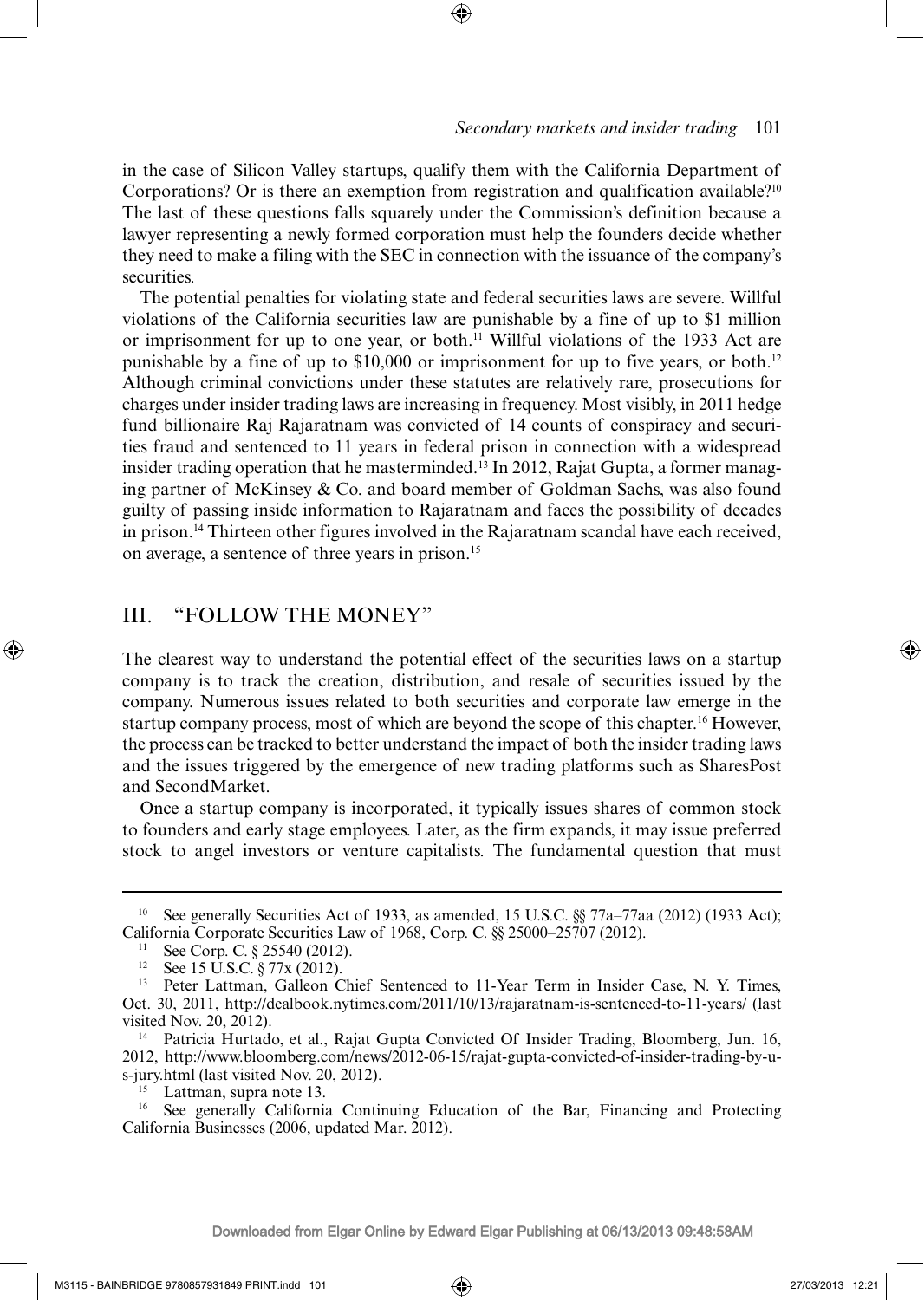#### 102 *Research handbook on insider trading*

be asked when a company contemplates an issuance of securities such as common or preferred stock is whether the issuance will require registration with the SEC or qualification by the California Department of Corporations. If registration and qualification are required the company will have to undertake the expensive and time- consuming preparation of an information package that must be reviewed and approved by regulators and then provided to potential investors.

The central principle animating the federal registration requirement is whether the individuals receiving or purchasing the securities can "fend for themselves,"17 *i*.*e*., whether they have sufficient information and sophistication to decide whether the investment decision they are being asked by the issuer to make is a reasonable one. If they can fend for themselves, then the transaction in those securities will not be a public offering and thus will be exempt from registration.<sup>18</sup> Because this standard can be challenging to meet, the SEC has, over the years, used its rule-making authority to establish safe harbors from registration that allow a transaction to proceed with certainty that registration is not required. If an issuer or seller of a security is not confident that the sale will be exempt or that it meets the strict requirements of a safe harbor, then the transaction must be registered with the SEC and likely also qualified by the California Department of Corporations.

The California securities law is a so-called "merit statute" that applies a "fair, just and equitable" standard to proposed offers or sales of securities in California.<sup>19</sup> Just as federal law does, California law offers a set of exemptions from its qualification requirements.<sup>20</sup> In some instances, federal law pre-empts the California requirement to qualify the offer and sale of securities under California law.21

The legal framework described above implements what one might call the "prime directive" of securities law, namely that the offer and sale of any security must be registered (with the SEC) and/or qualified (by the California Department of Corporations) or both, unless an applicable exemption is available. It should not come as a surprise that securities regulators take a very broad view of what constitutes a "security." Parsing out the elements of that definition is beyond the scope of this chapter, but almost any financial instrument issued by a startup to investors, such as preferred stock, common stock, or options to purchase either of those, will fall within that definition.<sup>22</sup>

Because the registration and qualification process is costly, complex, and time consuming, federal and state regulators have established several safe harbors that make capital formation simpler and cheaper for issuers. Thus, in most instances, it is fairly straightforward for firms to issue securities to founders as well as early stage employees and investors without incurring the cost of registration and qualification.<sup>23</sup> As the company grows in size, it may wish to raise additional rounds of capital by engaging in similar private placements (*i.e*., sales of securities made without registration or qualification) with investors,

<sup>17</sup> SEC v. Ralston Purina Co., 346 U.S. 119, 125 (1953).

<sup>18</sup> See id.

<sup>&</sup>lt;sup>19</sup> See Corp. C.  $\S$  25140(a) (2012).

<sup>&</sup>lt;sup>20</sup> See Corp. C. §§ 25102, 25102.1, 25102.5, 25103–25104 (2012).<br><sup>21</sup> See 15 U.S.C. § 77r(b) (2012).

<sup>&</sup>lt;sup>21</sup> See 15 U.S.C.  $\frac{8}{3}$  77r(b) (2012).<br><sup>22</sup> See 15 U.S.C.  $\frac{8}{3}$  77b(a)(1) (201

<sup>&</sup>lt;sup>22</sup> See 15 U.S.C.  $\frac{5}{3}$  77b(a)(1) (2012); Corp. C.  $\frac{5}{3}$  25019 (2012).

See, e.g., Rule 701, 17 C.F.R. § 230.701 (2012); Corp. C. § 25102(f) (2012).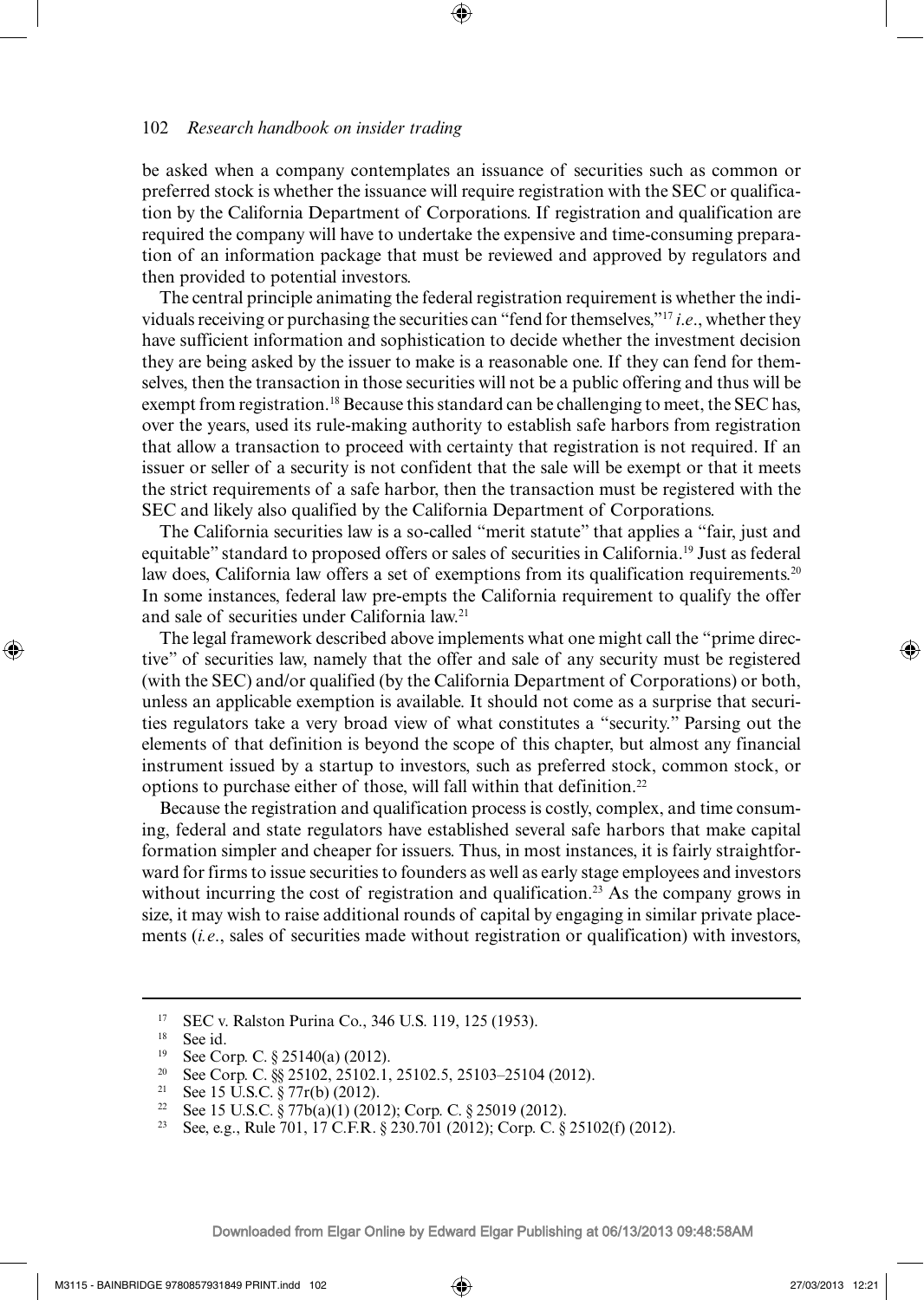as well as to issue additional shares to employees or consultants. Each such issuance will require its own exemption or safe harbor.

Whether a company's securities are sold through a public offering or a private placement, the company is required in most cases to make available to potential purchasers a basic information package that helps level the playing field between the issuer and the purchaser. In a public offering (*i.e*., a securities offering that is registered with the SEC), the package will include a prospectus that is reviewed and commented on by the SEC staff itself before actual sales of securities can take place. In a private placement, the issuer may provide potential investors with direct access to business records (*e.g*., if the investors are senior officers of the issuer or early stage angel investors) or prepare an offering memorandum or private placement memorandum that summarizes key business and financial information. It is in the issuer's interest to provide enough information to enable investors to make a reasonable decision regarding whether to enter into the transaction. The issuer's motivation to disclose material information is reinforced by the fact that the anti- fraud rules apply to all securities transactions, including transactions exempt from registration.24

## IV. THE SECONDARY MARKET FOR SECURITIES

The initial issuance and sale of securities by a startup company represents the first stage in creating a market for a company's securities. Once the shares or other securities are in the hands of those initial purchasers, they can be resold to other investors, thus providing liquidity for the original purchaser. In this secondary "resale" market, of course, no cash is generated for the issuer, only for the seller. Nonetheless, the seller must still comply with federal and state securities laws—the "prime directive" still applies.<sup>25</sup> Thus, unless an exemption is available, a seller must provide sufficient information to a potential purchaser to enable him or her to make a reasonable decision regarding whether to buy the securities offered. The purchaser normally must have the sophistication to analyze the information provided, thus meeting the "fend for themselves" standard discussed above.

Unless the seller has negotiated with the original issuer (*e.g*., in a registration rights agreement) to make the information available, the information requirement will be a difficult burden to meet. Moreover, even if an exemption from registration or qualification is available, the anti-fraud rules still apply.

There are readily available safe harbors that exempt most secondary sales of common stock in public corporations.<sup>26</sup> A much greater challenge is presented to the shareholder of a private company such as a typical startup. Because very little information is available publicly about such a company, a shareholder may find his or her investment in the company "locked in," awaiting the registration of his or her shares through an IPO. The shareholder may have received sufficient information from the company to purchase

<sup>&</sup>lt;sup>24</sup> See 15 U.S.C. § 78j(b) (2012); 17 C.F.R. § 240.10b-5 (2012). See also Preliminary Notes, 17 C.F.R. § 230.701 (2012).

See 15 U.S.C.  $\frac{5}{9}$  77d(1)–(2) (2012); Corp. C.  $\frac{5}{9}$  25130 (2012).

<sup>26</sup> See 15 U.S.C. § 77d(1) (2012); Corp. C. § 25111 (2012).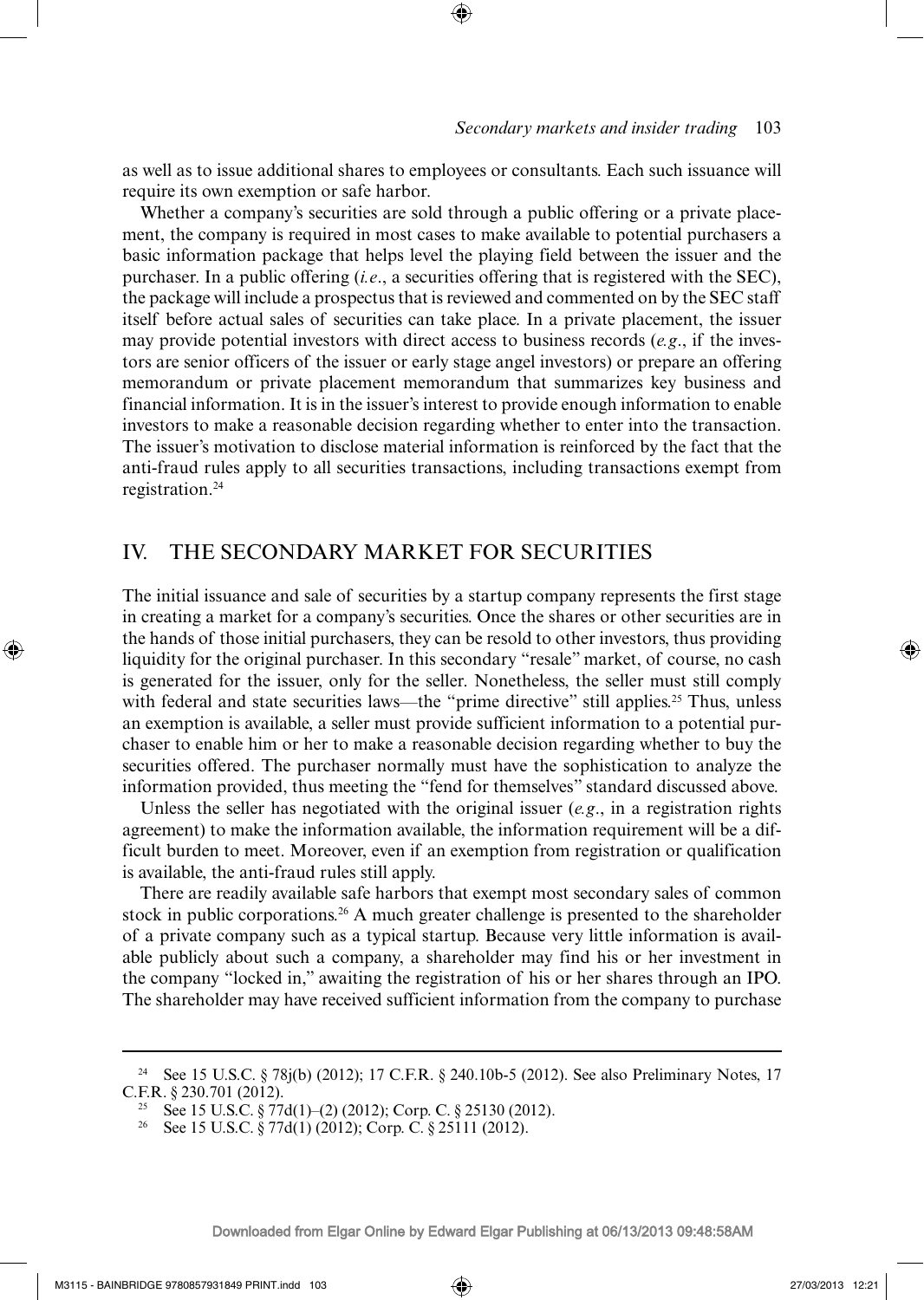the securities initially from the firm. When he or she wishes to resell the shares, however, there may not be sufficient current information available to enable a prospective purchaser to make a reasonable decision regarding whether to purchase the shares in the resale (secondary) transaction.

Although all private companies face this problem, it has been exacerbated by recent difficult macroeconomic conditions. Since the dot.com crash in 2000–01, the length of time required for a startup to reach the IPO stage has increased significantly.<sup>27</sup> The volatile market conditions that emerged in the wake of the 2008 credit crisis have made the problem more severe. Although it was formerly possible for companies to conduct relatively small IPOs, that is no longer the case. For example, when Intel first went public in 1971, it raised only \$7.2 million.28 Today, however, a company must often be large enough to raise at least \$100 million for an investment bank to be willing to expend the effort needed for a successful transaction.<sup>29</sup> In late 2011, there were more than 200 companies waiting to complete their IPOs because market volatility caused a number of prospective new public companies to withdraw from the registration process.30 In September 2011, for the first time in 29 months, no IPOs whatsoever were conducted.<sup>31</sup> As a result, an unknown number of investors in private companies have been left holding shares in companies that they would likely wish to sell but cannot because there is inadequate information available for prospective purchasers.

In light of these rough waters, new ways of providing liquidity to investors in early stage companies have emerged. Trading platforms such as SharesPost and SecondMarket offer shareholders in private companies an opportunity to connect with willing purchasers of their shares. As SecondMarket stated on its website, "SecondMarket specializes in designing and implementing fully-customized liquidity programs for private companies. Through these liquidity programs, private company shareholders can sell stock to company- approved investors in a company- controlled process."32 Approximately \$4.6 billion worth of securities of private companies traded hands in 2010, although most of those transactions were done between buyers and sellers directly without participation of the new trading platforms.33 For both sellers and buyers of securities on the new trading

<sup>27</sup> IPO Task Force, supra note 4.

<sup>&</sup>lt;sup>28</sup> Bruce C.N. Greenwald, et al., Value Investing 111 (2004).<br><sup>29</sup> Sandy Robertson, Bemarks at the Executive Forum on M

<sup>29</sup> Sandy Robertson, Remarks at the Executive Forum on Market Issues and Opportunities for Private Companies (May 10, 2011).

<sup>30</sup> Rebecca Lipman, IPO Drought: For the First Time in 29 Months, Not a Single IPO, Kapitall Wire, Oct. 7, 2011, http://wire.kapitall.com/investment-idea/ipo-drought-for-the-first-time-in-29months-not-a-single-ipo/ (last visited Nov. 20, 2012).<br><sup>31</sup> Id.

<sup>&</sup>lt;sup>32</sup> SecondMarket at https://www.secondmarket.com/private-company?t=fl (last visited Nov. 15, 2011).

<sup>33</sup> Jean Eaglesham, Guidance Is Sought on Private Trading of Closely Held Companies, Wall St. J., May 9, 2011, http://professional.wsj.com/article/SB100014240527487048105045763102620 93052504.html#articleTabs%3Darticle (last visited Nov. 20, 2012). So- called "tertiary trades" where an investor who bought from an individual who received shares in a distribution wishes to resell those shares to another third-party investor—reportedly only rarely take place on the new trading platforms. Moreover, issuers do not generally engage in initial capital-raising offerings on these platforms. The platforms are thus distinguishable from stock exchanges such as the NASDAQ and NYSE.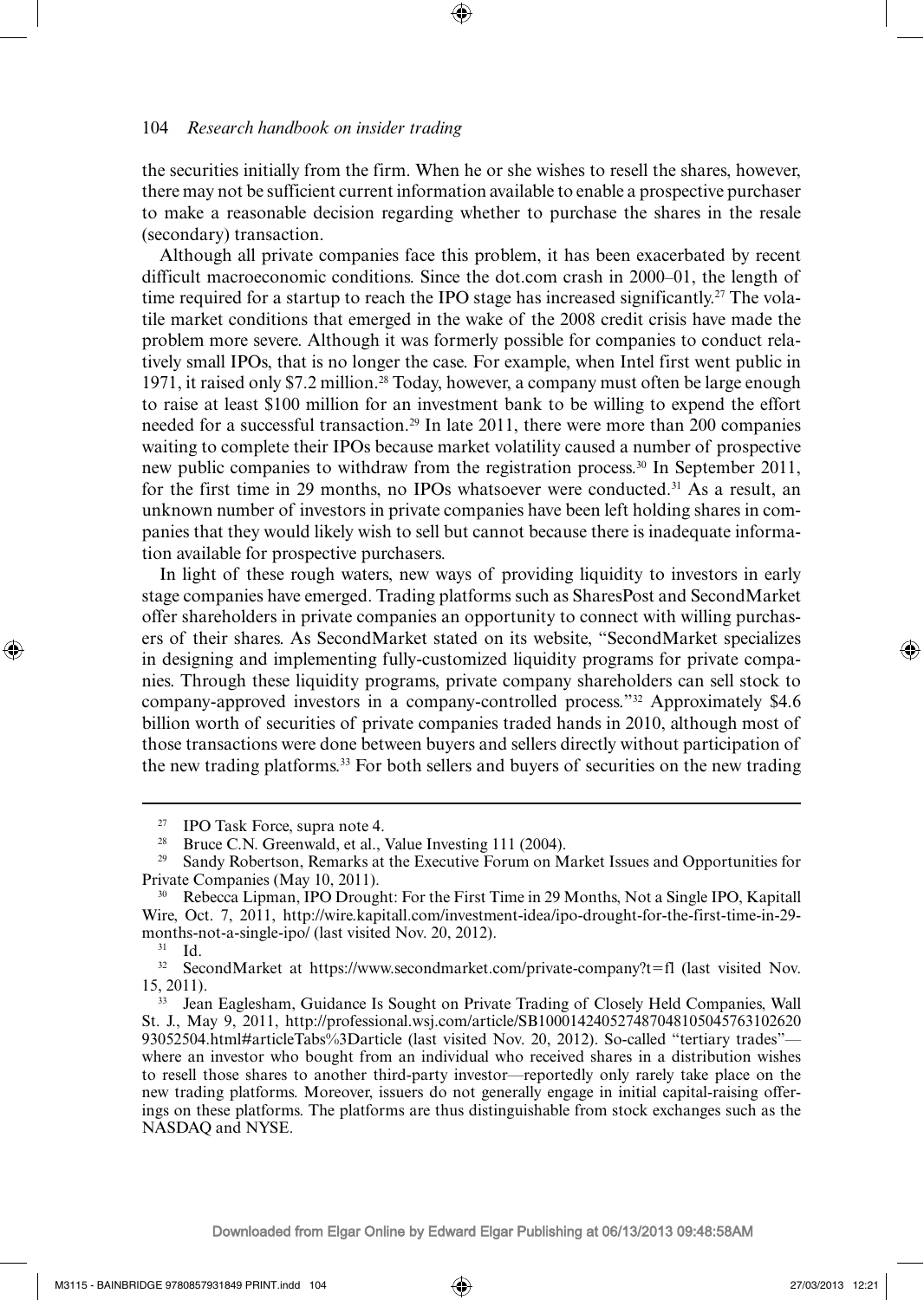sites, the rules applicable to secondary securities transactions represent a complex legal minefield. Those rules ensure that the liquidity provided by secondary securities markets does not come at the cost of the core investor protections found in the federal and state securities laws.

The supply of securities for the new secondary trading platforms comes from several sources, each of which is seeking liquidity in startups that have not yet accessed the public markets or found another exit opportunity such as an acquisition. These sources include current and former employees whose stock options have vested, consultants or other service providers who may have earned shares as part of their short- term contributions to a business, and, finally, current investors in the startup. These security holders own so- called "restricted securities," *i.e*., shares issued without registration. To resell the securities to third parties, the security holder must find either a new exemption or a safe harbor from registration with the SEC and qualification with the California Department of Corporations.34

The federal securities laws do not provide an explicit exemption for the resale of restricted securities. Instead, a doctrine has been crafted over time in a series of decisions by courts, the SEC, and market participants that allows for valid resales of restricted securities. This doctrine combined language found in one section of the 1933 Act<sup>35</sup> with definitional information found in another<sup>36</sup> to form a new informal rule known as "Rule  $4(1\frac{1}{2})$ ." Later, the SEC issued Rules  $144^{37}$  and  $144A^{38}$  that created "safe harbors" for resales, thus providing buyers and sellers greater certainty that such transactions comply with the securities laws.

Ensuring that a resale complies with the securities laws is important for all three concerned parties—the seller, the buyer, and the issuer. The seller wants to avoid the costly and time- consuming obligation to draft a prospectus, which of course would require the issuer's cooperation. A buyer wants to make sure that the transaction complies so that the buyer can look forward to a further resale later on. The issuer has an important residual concern: if a resale without registration is not handled properly, the SEC could find that the seller was, in fact, acting as a statutory "underwriter" facilitating the distribution of the securities.39 If so, the two- part sale—the initial placement of the securities by the issuer with the seller and the later attempted resale by the seller to the buyer—would be collapsed into one transaction in which the issuer, as well as the seller- underwriter, would have joint responsibility for providing full prospectus- like disclosure to the buyer.

To ensure that buyers and sellers do not run afoul of these rules, the websites of the new trading firms explain that they screen potential investors so that they qualify for securities law exemptions or safe harbors.<sup>40</sup> Thus, potential purchasers of the stock of private companies must qualify as "accredited investors" in order to participate in auctions for their

<sup>34</sup> See 15 U.S.C. § 77d(1)–(2) (2012); Corp. C. § 25130 (2012).

 $35$  Id. § 77d(1).

<sup>36</sup> Id. § 77d(2).

 $37$  Rule 144, 17 C.F.R.  $\S$  230.144 (2012).

<sup>&</sup>lt;sup>38</sup> Rule 144A, 17 C.F.R. § 230.144A (2012).<br><sup>39</sup> See 15 U.S.C. § 77b(a)(11) (2012).

See 15 U.S.C. § 77b(a)(11) (2012).

<sup>40</sup> See, e.g., SharesPost, Compliance with Securities Laws at https://www.sharespost.com/pages/ legal#securities\_laws\_section (last visited Jul. 10, 2012).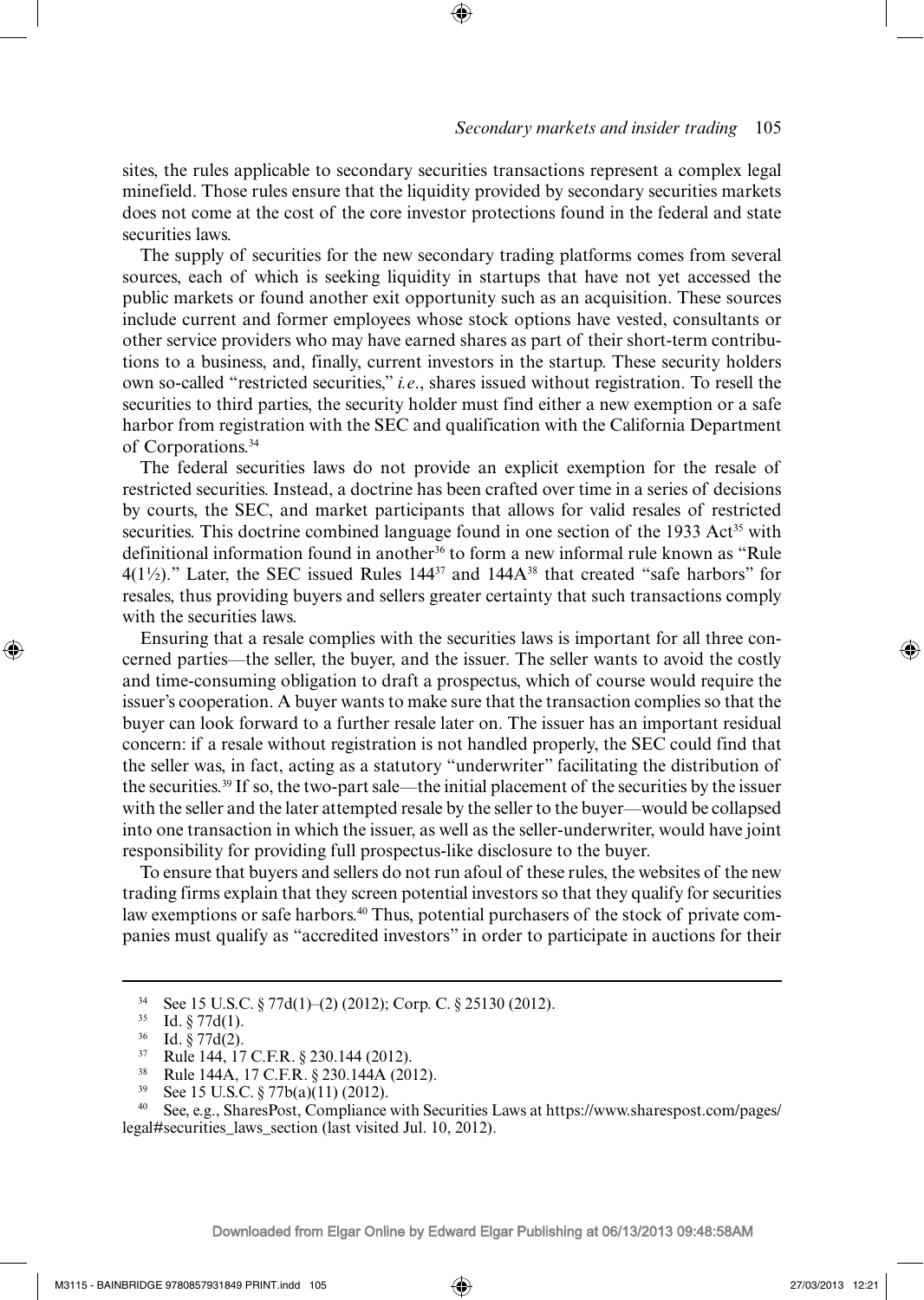securities. Accredited investors are generally thought to be able to "fend for themselves" when it comes to deciding whether to purchase shares in a private transaction. The federal securities laws define an "accredited investor" to include a range of financial or business institutions as well as natural persons who meet certain qualifications.<sup>41</sup>

In addition, the secondary market sites state that they only allow sellers who have held their shares for more than one year (the holding period required by the Rule 144 safe harbor<sup>42</sup>) to resell their shares to other investors. The holding period helps to ensure that the original sale by the issuer (or its affiliate) to that seller was in fact an investment and not a distribution that would trigger a registration requirement. Finally, buyers on both SharesPost and SecondMarket must certify that they are qualified to participate in a private securities transaction.

## V. BACK TO INSIDER TRADING

The growing concern about insider trading in the purchase and sale of the securities of private companies is founded on the laws governing the securities transactions discussed above. The primary policy motivation underpinning the regulation of trading by insiders (whether buying or selling) is the potential information asymmetry between the insider and his or her counter-party in the transaction. Inevitably, the insider will have more information about the fundamentals of a business than an outsider. Federal and state securities laws are intended, in part, to "level the playing field" among buyers and sellers by mandating disclosure of material information about a security as well as prohibiting fraud in securities transactions.43

The strongest view of insider trading thus argues for an absolute "disclose or abstain" approach<sup>44</sup> to achieve what the Second Circuit called "relatively equal access" to material information among all market participants.45 As discussed below, this approach is now limited by the requirement that the insider be in breach of a fiduciary obligation when he or she trades or provides information to others who trade. Nonetheless, this approach remains perhaps the most useful starting point for anyone in possession of material nonpublic information about a company's security, particularly employees or other potential insiders. In other words, if one party is in possession of material nonpublic information it is important for that party to stop before trading and ask whether he or she has an obligation here to "disclose or abstain." If so, that party must either provide the potential counter- party with the same material information that the first party has about the issuer, or else abstain entirely from entering into the transaction.

It is perfectly permissible, of course, for insiders to buy or sell the securities of the company of which they are considered insiders if there is in fact a level playing field

<sup>&</sup>lt;sup>41</sup> See 17 C.F.R. § 230.501(a)(1)–(5) (2012).<br><sup>42</sup> See 17 C.F.R. § 230.144(d)(1)(ii) (2012).

See 17 C.F.R. § 230.144(d)(1)(ii) (2012).

<sup>43</sup> SEC, SEC Enforcement Actions—Insider Trading Cases (2012), http://www.sec.gov/spot light/insidertrading/cases.shtml (last visited Nov. 20, 2012) (insider trading "undermin[es] the level playing field that is fundamental to the integrity and fair functioning of the capital markets").

See U.S. v. O'Hagan, 521 U.S. 642, 661 (1997).

<sup>45</sup> SEC v. Texas Gulf Sulphur, 401 F.2d 833, 848 (2d Cir. 1968), cert. denied, 394 U.S. 976 (1969).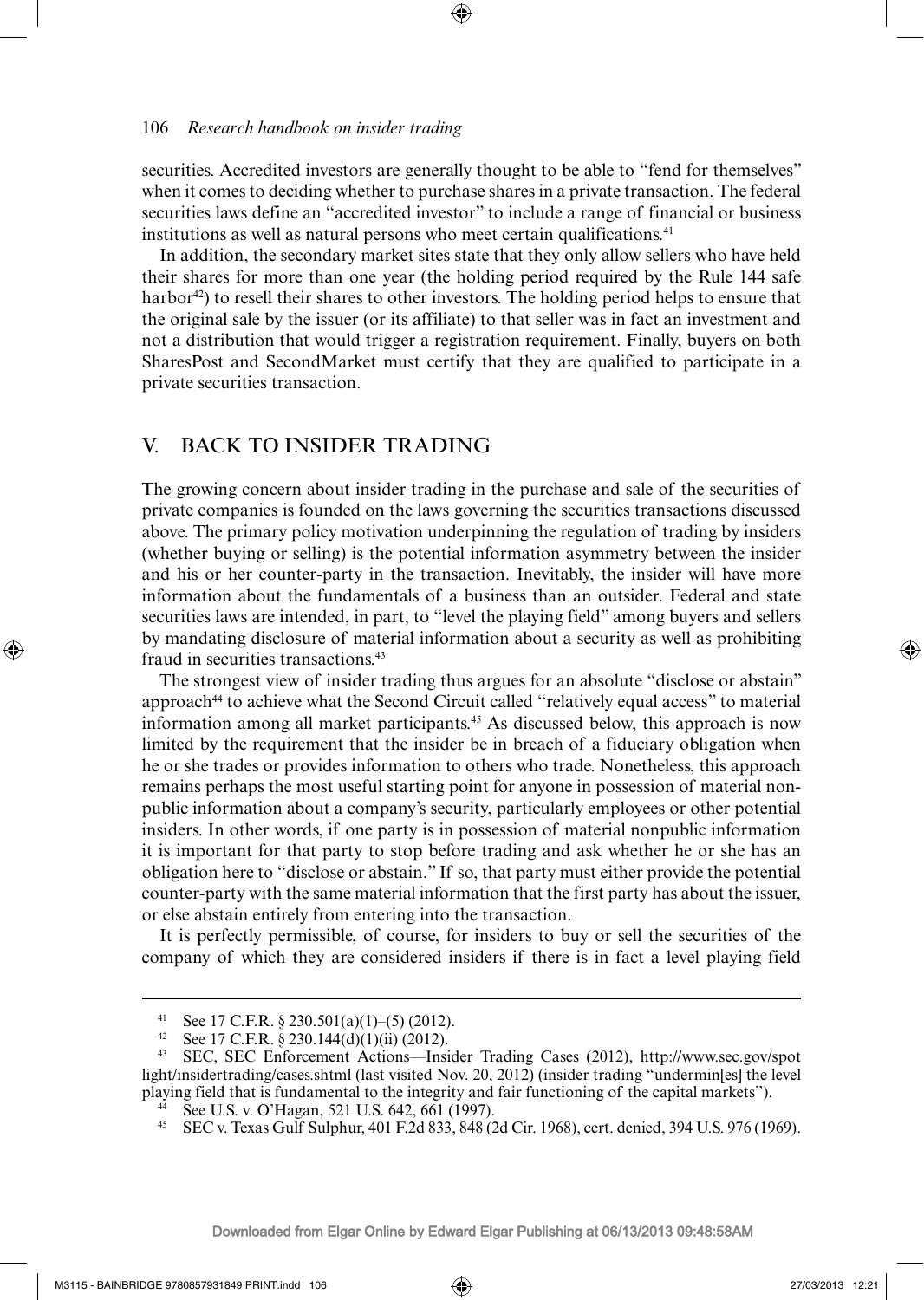between the insider and the counter-party on the other side of the transaction. Even if there is not equal access to the same information, absent a fiduciary duty, an insider may also be able to trade.46 Thus, insider trading per se is not always illegal. But it does not matter if the company is public or private, as was suggested by some in the wake of the controversy over Facebook's dismissal of the executive who engaged in the purchase of Facebook shares on a secondary market platform.47 All securities transactions are subject to the insider trading laws and rules. More importantly, it will often be difficult for individual insiders—who are not typically securities lawyers—to determine when they are free to trade.

The prohibition on insider trading is based largely on the SEC's and the federal courts' interpretation of the Securities Exchange Act of 1934 (1934 Act) rather than on an explicit statutory ban on the practice.<sup>48</sup> The 1934 Act was passed in the wake of the stock market crash of 1929 during a period when it was widely believed that those "in the know" had benefitted at the expense of the wider investing public through a variety of manipulative investment practices. A Congressional investigation was concerned about this issue, stating in an oft-cited passage:

Among the most vicious practices unearthed at the hearings . . . was the flagrant betrayal of their fiduciary duties by directors and officers of corporations who used their positions of trust and the confidential information which came to them in such positions, to aid them in their market activities. Closely allied to this type of abuse was the unscrupulous employment of inside information by large stockholders. . . .49

#### Thus,  $\S$  10(b) of the 1934 Act<sup>50</sup> states:

It shall be unlawful for any person, directly or indirectly, by the use of any means or instrumentality of interstate commerce or of the mails, or of any facility of any national securities exchange—. . .

 b. To use or employ, in connection with the purchase or sale of any security registered on a national securities exchange or any security not so registered . . . , any manipulative or deceptive device or contrivance in contravention of such rules and regulations as the Commission may prescribe as necessary or appropriate in the public interest or for the protection of investors.

The SEC followed the passage of the 1934 Act by promulgating Rule 10b-5 in 1942. Rule 10b-5 makes it unlawful "in connection with the purchase or sale of any security":<sup>51</sup>

<sup>46</sup> See, e.g., Dirks v. SEC, 463 U.S. 646 (1983).

<sup>47</sup> Arrington supra n. 2.

<sup>48</sup> The 1934 Act does contain one explicit prohibition on insider trading in § 16(b). See 15 U.S.C.  $\S$  78p(b) (2012). However, this is a limited remedy. In addition to directors and officers, only holders of more than 10 percent of the company's stock are subject to the  $\S$  16(b) prohibition. There is no tipper–tippee liability (discussed below) in the statutory language. Section 16(b) requires persons covered to return to the company any profits on purchases and sales that take place within six months of each other—the so- called "short swing" trading window. The broadly worded prohibition forces many trades to unwind that are not affected by inside information and can miss many that are so affected.

<sup>49</sup> S. Rep. No 1455 at 55 (1934).

<sup>50 15</sup> U.S.C. § 78j(b) (2012).

 $51$  17 C.F.R. § 240.10b-5 (2012).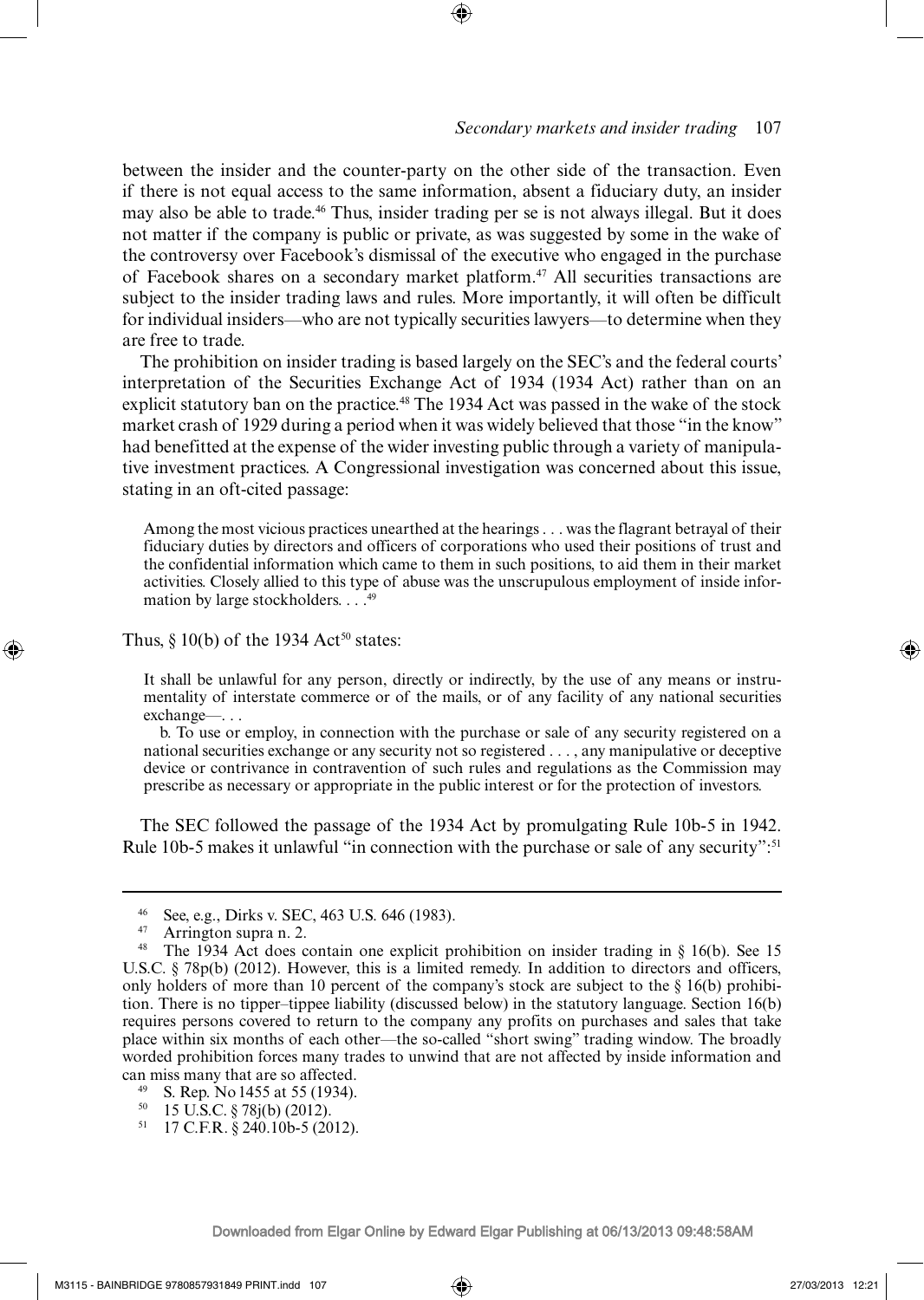(a) To employ any device, scheme, or artifice to defraud,

(b) To make any untrue statement of a material fact or to omit to state a material fact necessary in order to make the statements made, in the light of the circumstances under which they were made, not misleading, or

(c) To engage in any act, practice, or course of business which operates or would operate as a fraud or deceit upon any person.

Today, the insider trading prohibition is grounded on a narrower basis than the "level playing field" approach. In most instances, only where the insider owes a fiduciary duty to a less well- informed counter- party with respect to the information about the securities that he or she intends to trade would a purchase or sale to that counter- party be prohibited by law. The courts recognized this duty before modern statutory securities law and it was set forth as early as the U.S. Supreme Court's 1909 opinion in *Strong v. Repide*. 52 In that case, the Court held that even though a director may not be under a fiduciary duty to disclose to a shareholder his or her knowledge affecting the value of the shares, a disclosure obligation might exist in special cases. This declaration of a "special circumstances" test began the process of dissolving the prevailing older rule that corporate directors and officers were free to take advantage of their inside knowledge when dealing with corporate shareholders.

Over time, as both the SEC and the courts began to interpret  $\S 10(b)$  and Rule 10b-5, the "special circumstances" approach broadened into the "classical theory" of insider trading. This theory covers both "permanent insiders" and those who become "temporary insiders" due to their access to material nonpublic information. The latter can include underwriters, lawyers, accountants, and consultants.53 Neither type of insider can legally trade in the securities of the entity to which they owe a fiduciary obligation while material nonpublic information remains undisclosed to the wider market. As the Supreme Court stated in *United States v. O'Hagan* (citations omitted):

[T]rading on such information qualifies as a "deceptive device" under  $\S 10(b)$ , ... because "a relationship of trust and confidence [exists] between the shareholders of a corporation and those insiders who have obtained confidential information by reason of their position with that corporation.". . . That relationship . . . "gives rise to a duty to disclose [or to abstain from trading] because of the 'necessity of preventing a corporate insider from . . . tak[ing] unfair advantage of . . . uninformed . . . stockholders.'"54

In theory, the prohibition applies not only to actual insiders but also to persons who have been tipped off by those insiders. This is known as "tipper–tippee liability." The extension of liability to tippers and tippees enabled securities regulators to close a potential loophole that might have allowed insiders to pass on information to a friendly third party to trade, thus avoiding direct liability. There are two elements that must be met to impose liability on the tipper: (1) he or she must have had a duty that was violated by the disclosure of insider information to the tippee; and (2) he or she must have received some form of personal benefit from the disclosure.<sup>55</sup> Tippee liability is predicated on the exist-

 $52 \quad 213 \text{ U.S. } 419 \text{ (1909)}.$ <br> $53 \quad \text{See U.S. v. } \text{O'Hagan}$ 

See U.S. v. O'Hagan, 521 U.S. 642, 652 (1997).

 $^{54}$  Id. at 651–652.

<sup>55</sup> See Dirks v. SEC, 463 U.S. 646, 662 (1983); SEC v. Yun, 327 F.3d 1263, 1269 (11th Cir. 2003).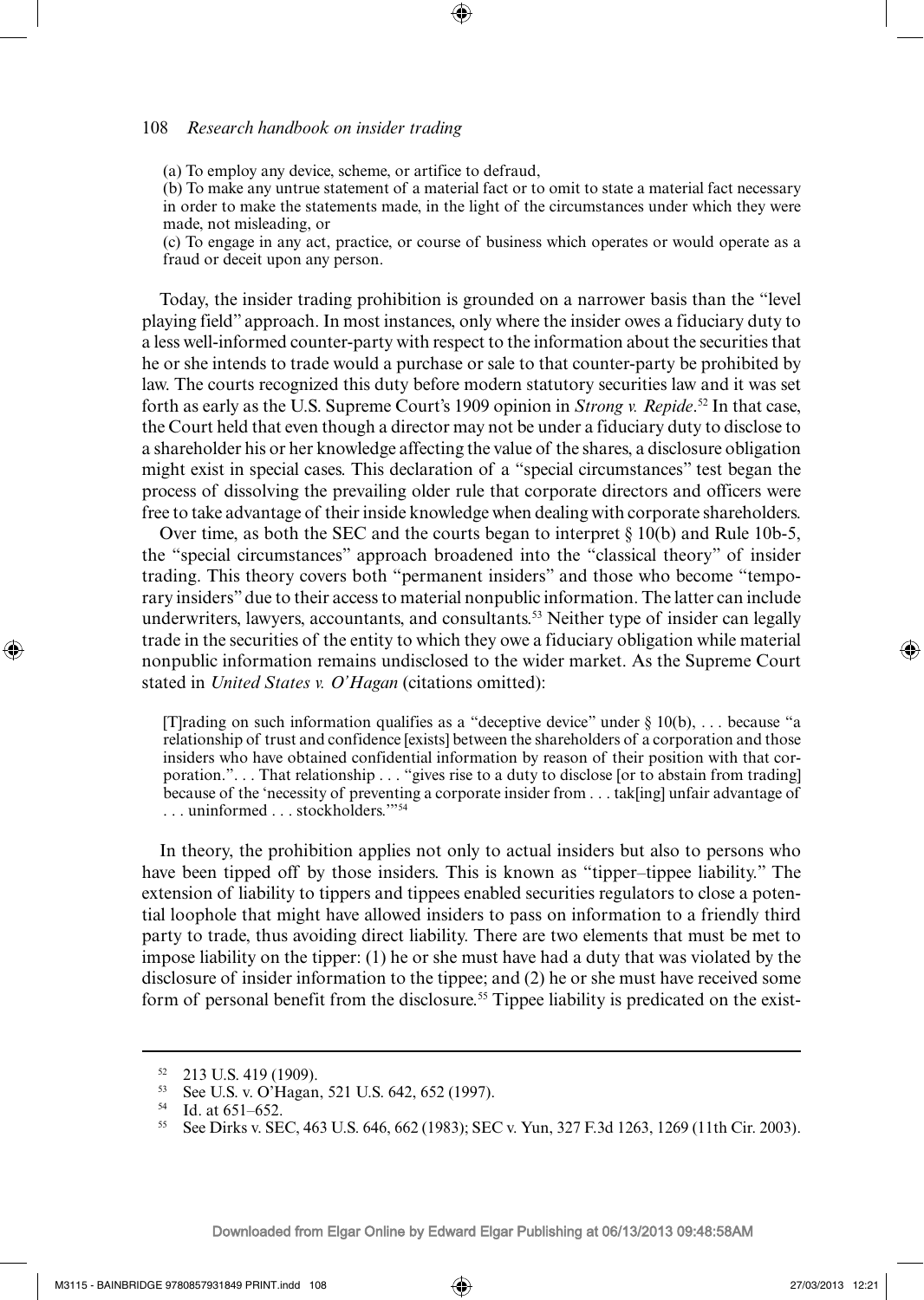ence of the tipper's duty as well as awareness by the tippee that the duty was breached.<sup>56</sup> The ongoing Galleon hedge fund scandal involves examples of both tipper and tippee liability and demonstrates the aggressive posture the SEC takes towards this form of insider trading.

In *O'Hagan*, the Court broadened the scope of those covered by the insider trading prohibition with an endorsement of the "misappropriation theory" of insider trading. In that case, a lawyer working at a law firm representing the acquirer of a target company bought securities in the target before the takeover announcement. The Court held that the lawyer violated  $\S$  10(b) and Rule 10b-5 "when he misappropriate[d] confidential information for securities trading purposes, in breach of a duty owed to the source of the information," namely his own law firm and its client, the acquiring firm.57 Thus, the misappropriation theory complements the classical theory of insider trading with a ban on trading by outsiders who trade on "confidential information that will affect the corporation's security price when revealed, but who owe no fiduciary or other duty to that corporation's shareholders."58

## VI. INSIDER TRADING POLICIES

Determining whether a duty of nondisclosure is present and providing the kind of information that truly levels the playing field can be difficult, particularly in the context of startup companies. As a consequence, a directive to "disclose or abstain" will result in an abstention from trading, absent exceptional circumstances. Only the startup firm itself can effectively make available to counter- parties the kind of information that would ensure that a sale or purchase does not run afoul of the prohibition on insider trading. It is therefore prudent for the company itself to set the terms under which its employees, consultants, and advisors can trade in its securities.

Some startup companies have established an insider trading policy (IT Policy) in order to minimize the potential for problems.<sup>59</sup> In fact, it was his violation of such a policy that triggered the dismissal of the Facebook employee discussed above.<sup>60</sup> An IT Policy was previously thought necessary only for companies whose securities already trade or are about to begin trading on the public capital markets. With the emergence of significant opportunities for insiders to trade on secondary markets such as SharesPost and SecondMarket, however, it is now important for many startup companies to consider implementing such policies.

Prepared by outside securities counsel, an IT Policy should make clear to all company

<sup>56</sup> See Dirks, 463 U.S. at 661.

<sup>57</sup> U.S. v. O'Hagan, 521 U.S. at 652.

 $^{58}$  Id. at 653 (citation omitted).<br> $^{59}$  Amy Miller Startun Compa

<sup>59</sup> Amy Miller, Startup Companies Get Stock Transfer Advice, The Recorder, May 8, 2012, http://www.law.com/jsp/cc/PubArticleCC.jsp?id=1336331727848 (last visited Nov. 20, 2012). ("Long before filing to go public, both Facebook and Zynga Inc. instituted insider trading policies prohibiting current employees from selling their shares in the companies on secondary markets, except during periods when the companies opened trading windows.")

<sup>60</sup> Helft, supra note 1.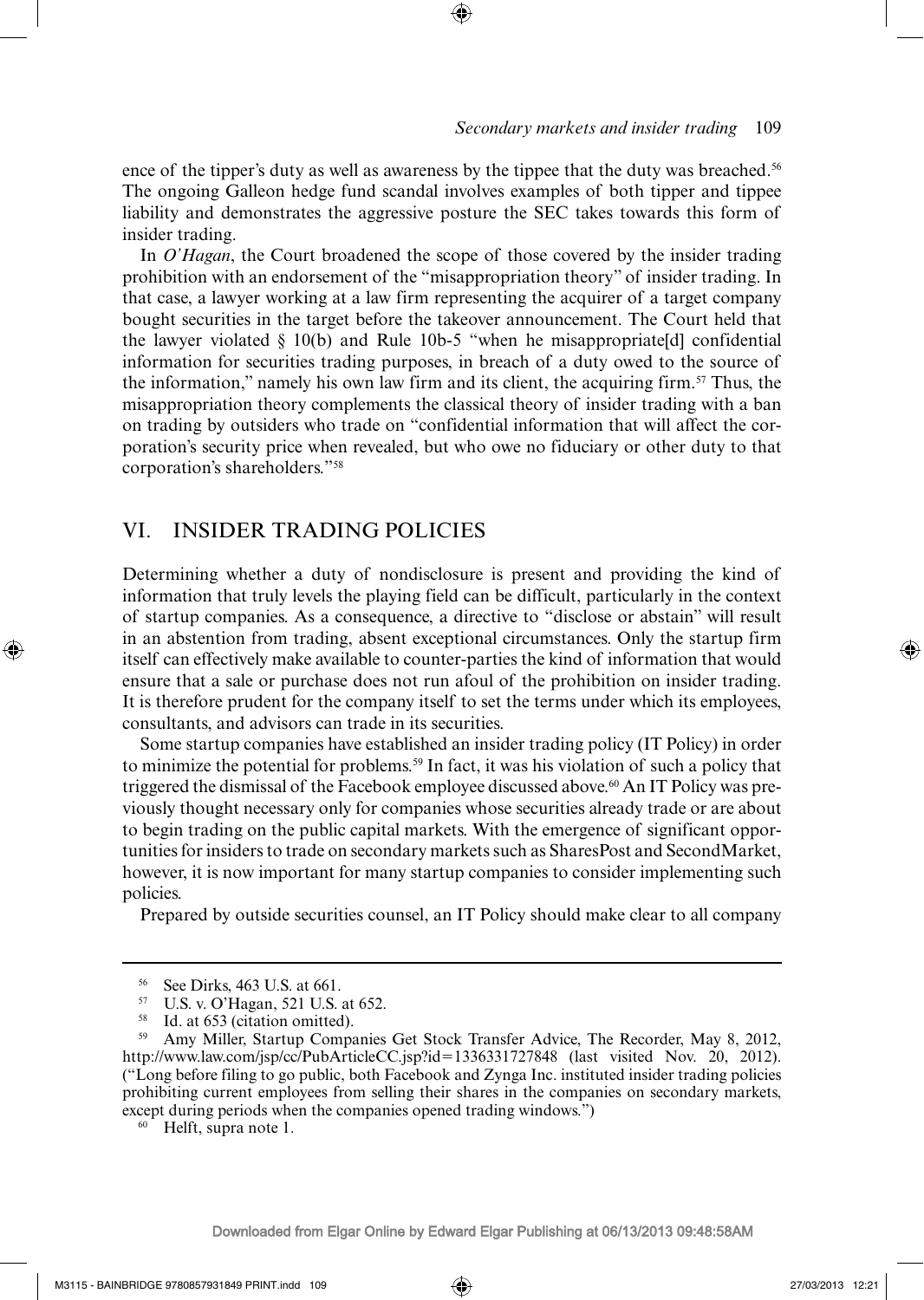employees that trading by insiders may in certain circumstances be illegal under federal securities laws and carry severe penalties, including the possibility of imprisonment. Employees are more likely to take notice of their responsibilities under federal law when they are reminded that § 32(a) of the Exchange Act<sup>61</sup> authorizes a judge to impose up to a \$5 million fine and a 20-year prison sentence on those convicted of a  $\S 10(b)$  violation.<sup>62</sup> Section 32(a) also allows for criminal prosecutions against the issuing company if it is held responsible as a controlling person with respect to the illegal trading activity of its employees.63 Congress further raised the stakes for illegal insider trading with the passage of the Insider Trading Sanctions Act of 1984,<sup>64</sup> which allows the SEC to secure treble damages against violators.<sup>65</sup> Finally, in 1988, Congress created a private right of action to allow those who traded contemporaneously with insiders to sue for damages.<sup>66</sup>

The IT Policy should establish a general principle that no employee should trade or cause someone else to trade the company's securities while in possession of material nonpublic information. The company may wish to condition the issuance of stock to employees on an agreement not to trade in those securities until an agreed- on exit, such as a public offering. Some companies have gone further, replacing traditional stock options with various forms of restricted stock units (RSUs) that cannot be sold and for which there is no secondary market. The recipients of RSUs do not receive actual stock in the issuing firm until a public offering is conducted.<sup>67</sup>

The IT Policy itself should help educate rank and file employees, who are very likely not to have any familiarity with securities law, by providing clear examples of what material information means. Material information includes anything that might be considered reasonably important to the counter-party when making a decision concerning whether to engage in the purchase or sale of a security. This could include financial information such as revenues, operating margins, or net income; risk factors such as potential environmental liabilities; and background information on key executives. A leading U.S. Supreme Court opinion defined materiality as including anything that could significantly alter the "total mix" of information available about a particular company.<sup>68</sup> Given the vagueness of this formulation, an IT policy should err on the side of over- inclusiveness when it defines materiality. A good example of such a policy, although it was prepared for a public company, can be found on the website of the Practical Law Company.69

- 65 See 15 U.S.C.  $\S 78u-1(a)(2)$ —(3) (2012).
- <sup>66</sup> See Insider Trading and Securities Fraud Enforcement Act, 15 U.S.C.  $\S 78u-1$  (2012).<br><sup>67</sup> See Zynga, Inc. SEC No-Action Letter 2011 SEC No-Act, LEXIS 415 (Jun. 17, 201
- 67 See Zynga, Inc., SEC No-Action Letter, 2011 SEC No-Act. LEXIS 415 (Jun. 17, 2011).<br>68 See TSC Indust Inc. v Northway Inc. 426 U.S. 438 449 (1976)
- See TSC Indus., Inc. v. Northway, Inc., 426 U.S. 438, 449 (1976).

<sup>&</sup>lt;sup>61</sup> 15 U.S.C. § 78ff(a) (2012).<br><sup>62</sup> 15 U.S.C. § 78j(b) (2012).

 $^{62}$  15 U.S.C.  $\frac{8}{9}$  78j(b) (2012).

One of the benefits of implementing an IT Policy is not only that it can lead to fewer instances of illegal trading by insiders but also that it can lead to mitigated sentences for a company under the Federal Sentencing Guidelines and provide a defense for the company to the imposition of controlling person liability. See United States Sentencing Commission, 2011 Federal Sentencing Guidelines Manual (2011), http://www.ussc.gov/Guidelines/2011\_Guidelines/Manual\_HTML/<br>index.cfm (last visited Nov. 20, 2012).

<sup>&</sup>lt;sup>64</sup> Pub. L. No 98-376, 98 Stat. 1264 (1984).

<sup>69</sup> Alan J. Berkeley, Sample Corporate Policy on Insider Trading, at http://us.practicallaw. com/7-502-0160?q=insider%20trading%20policy (last visited Nov. 20, 2012).